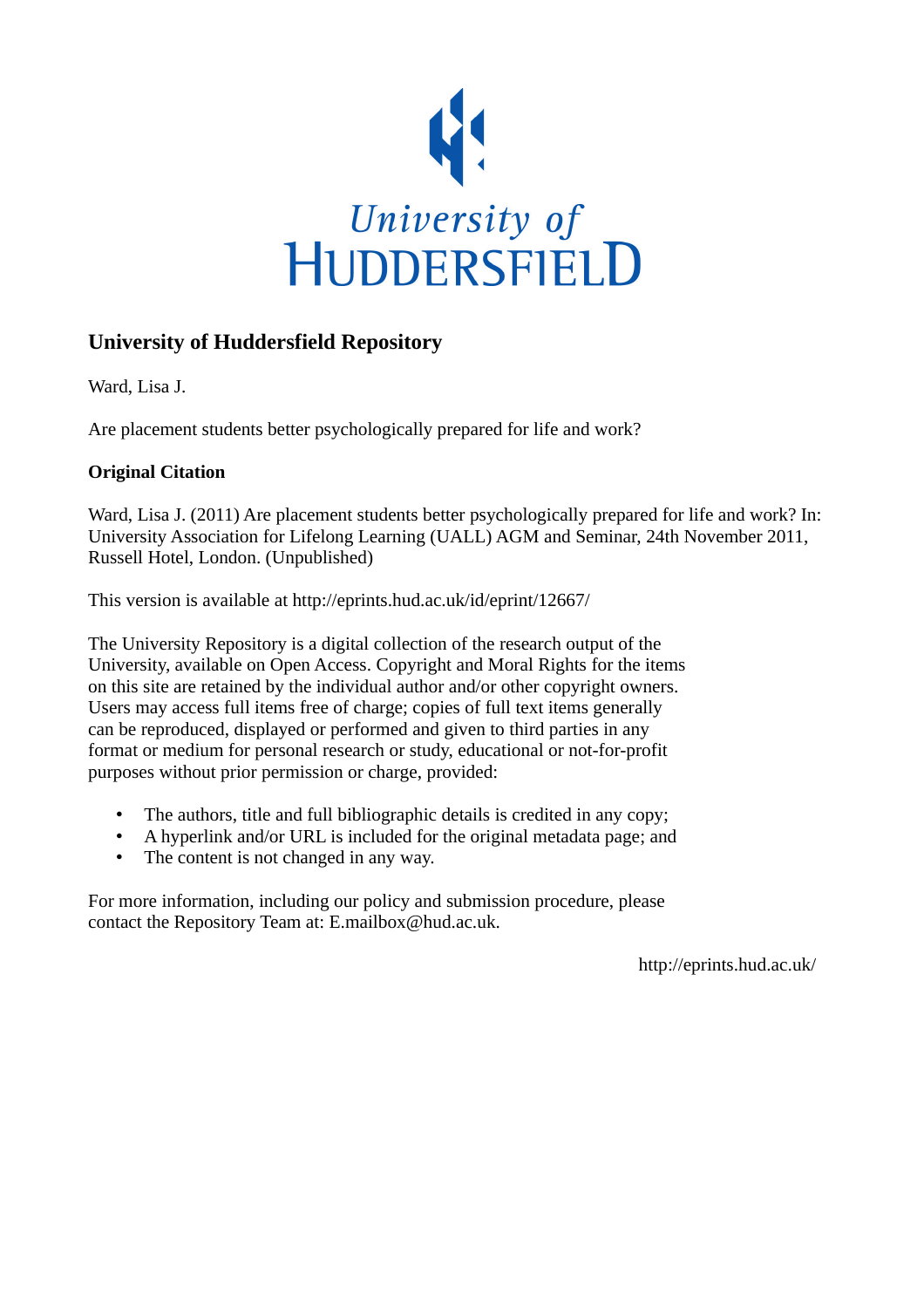Are placement students better psychologically prepared for life and work?



- Strategic overview: Strategy Map, T&L Strategy, School T&L Strategy. All courses 'work related elements'
- •Teaching and Learning Institute that supports innovationprojects www.hud.ac.uk/tali
- •International Research project 5 partners led by University of Waterloo, Canada.
- •Internal collaboration: Institute, Centre Applied Psychological Research, Careers and Employability Service, Students union.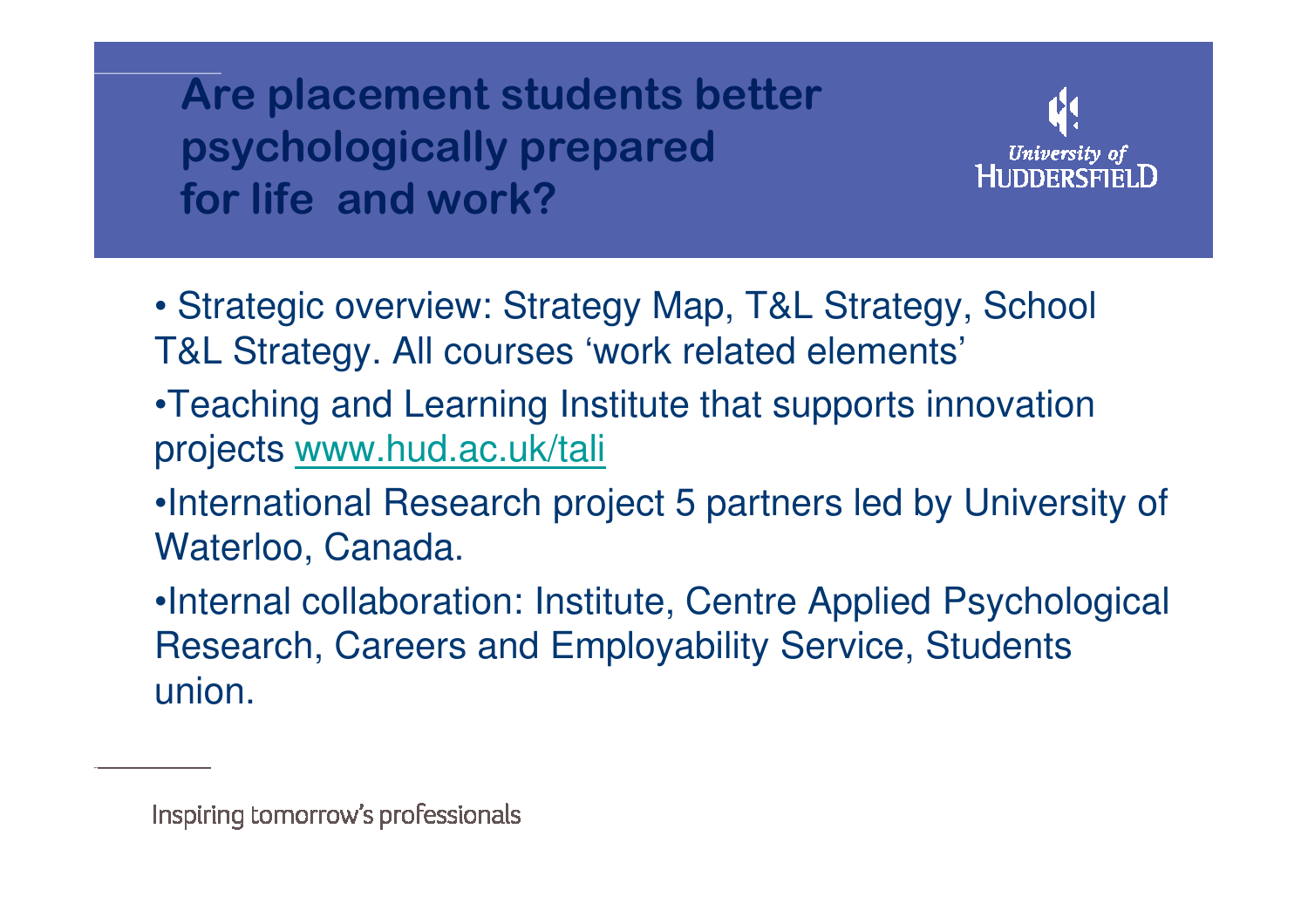## Measures of Success



- Project Initiated
- Comparative study placement vs non-placement, range 8 psychological factors.
- Successful survey with 1000 undergraduate students
- $\bullet$  Initial findings: Placement students had sig higher: trait hope, agency, and lower test anxiety than nonplacements. Less difference in study skills or procrastination.
- Dissemination: 5 presentations, one procedia, one journal article ready to submit.